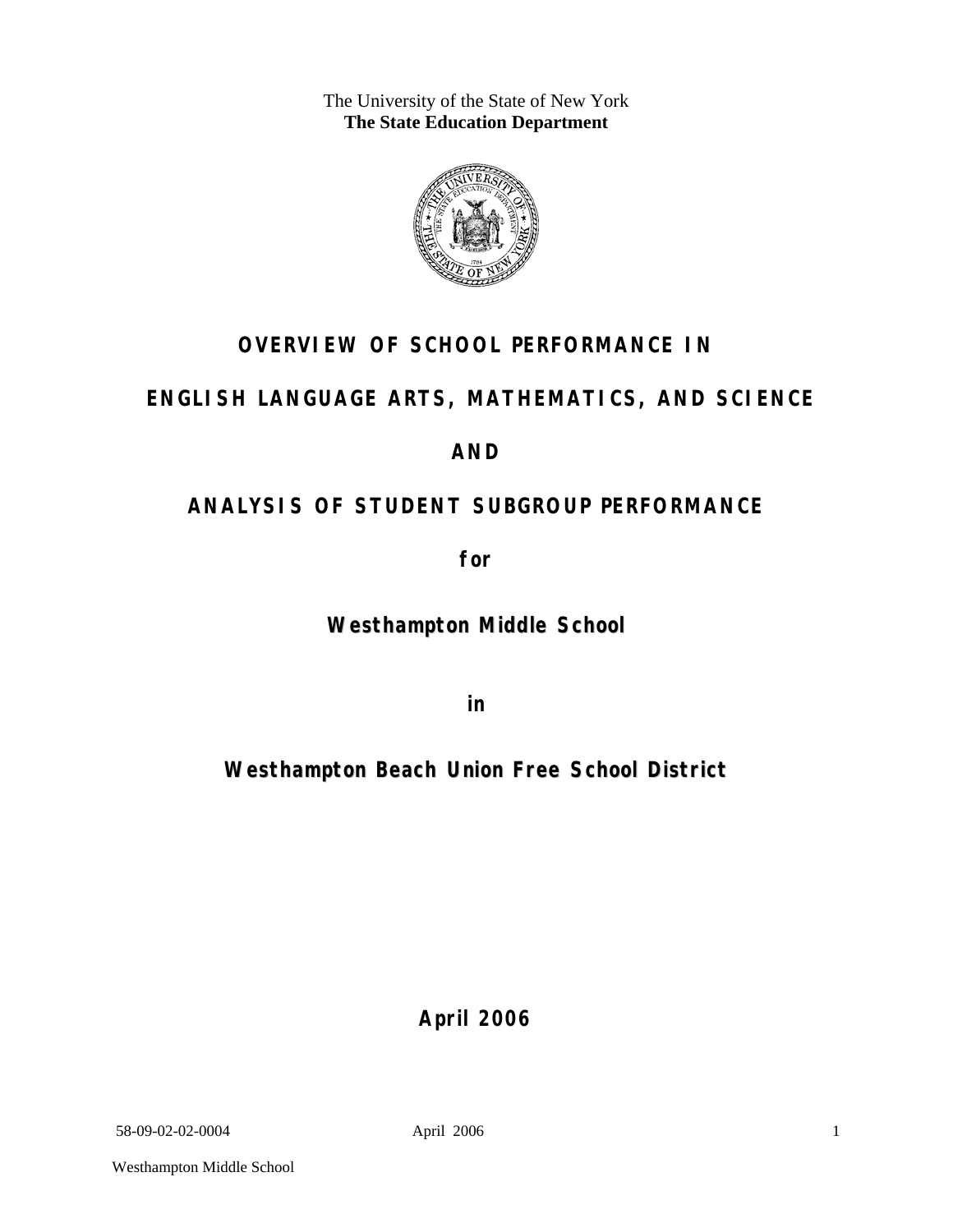#### **THE UNIVERSITY OF THE STATE OF NEW YORK**

#### **Regents of The University**

| Hollis                |
|-----------------------|
| New Rochelle          |
|                       |
| <b>North Syracuse</b> |
| New York              |
|                       |
| Buffalo               |
| Hartsdale             |
| Albany                |
| <b>Bronx</b>          |
| <b>Binghamton</b>     |
| Rochester             |
| New York              |
| <b>Brooklyn</b>       |
| <b>Great Neck</b>     |

#### **President of The University and Commissioner of Education**

RICHARD P. MILLS

**Interim Deputy Commissioner for Elementary, Middle, Secondary and Continuing Education**  JEAN STEVENS

#### **Assistant Commissioner for Standards, Assessment and Reporting**  DAVID M. ABRAMS

#### **Coordinator, Information and Reporting Services**

MARTHA P. MUSSER

The State Education Department does not discriminate on the basis of age, color, religion, creed, disability, marital status, veteran status, national origin, race, gender, genetic predisposition or carrier status, or sexual orientation in its educational programs, services and activities. Portions of this publication can be made available in a variety of formats, including braille, large print or audio tape, upon request. Inquiries concerning this policy of nondiscrimination should be directed to the Department's Office for Diversity, Ethics, and Access, Room 530, Education Building, Albany, NY 12234. **Requests for additional copies of this publication may be made by contacting the Publications Sales Desk, Room 309, Education Building, Albany, NY 12234.** 

Please address all correspondence about this report that is not related to data corrections to:

*School Report Card Coordinator Information and Reporting Services Team New York State Education Department Room 863 EBA 89 Washington Avenue Albany, NY 12234*  E-mail: *RPTCARD@mail.nysed.gov*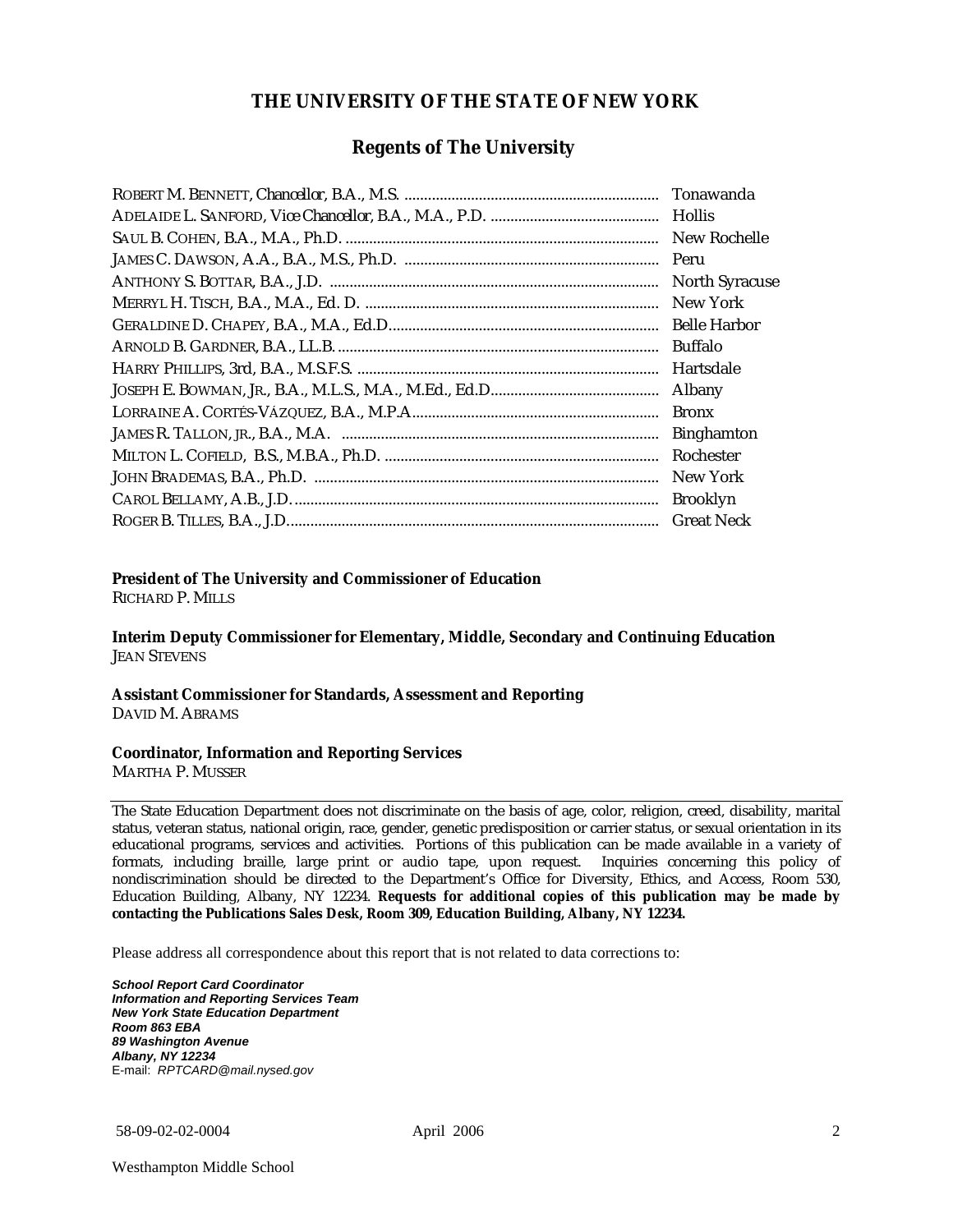The *New York State School Report Card* is an important part of the Board of Regents effort to raise learning standards for all students. It provides information to the public on student performance and other measures of school and district performance. Knowledge gained from the school report card on a school's strengths and weaknesses can be used to improve instruction and services to students.

The *New York State School Report Card* consists of three parts: the *Overview of School Performance in English Language Arts, Mathematics, and Science and Analysis of Student Subgroup Performance,* the *Comprehensive Information Report,* and the *Accountability Status Report*. The *Overview and Analysis* presents performance data on measures required by the federal No Child Left Behind Act: English, mathematics, science, and graduation rate. Performance data on other State assessments can be found in the *Comprehensive Information Report*. The *Accountability Status Report* provides information as to whether a school is making adequate progress toward enabling all students to achieve proficiency in English and mathematics.

State assessments are designed to help ensure that all students reach high learning standards. They show whether students are getting the foundation knowledge they need to succeed at the elementary, middle, and commencement levels and beyond. The State requires that students who are not making appropriate progress toward the standards receive academic intervention services.

In the *Overview*, performance on the elementary- and middle-level assessments in English language arts, mathematics, and science is reported in terms of mean scores and the percentage of students scoring at each of the four levels. These levels indicate performance on the standards from seriously deficient to advanced proficiency. Regents examination scores are reported in four score ranges. Scores of 65 to 100 are passing; scores of 55 to 64 earn credit toward a local diploma (with the approval of the local board of education). Though each elementary- and middle-level assessment is administered to students in a specific grade, secondary-level assessments are taken by students when they complete the coursework for the core curriculum. Therefore, the performance of students at the secondary level is measured for a student cohort rather than a group of students at a particular grade level. Students are grouped in cohorts according to the year in which they first entered grade 9.

The assessment data in the *Overview and Analysis* are for all tested students in the school, including general-education students and students with disabilities. In the *Overview*, each school's performance is compared with that of schools similar in grade level, district resources, and student needs as indicated by income and limited English proficiency (LEP) status. Each district's performance is compared with that of all public schools statewide. In the *Analysis*, performance is disaggregated by race/ethnicity, disability status, gender, LEP status, income level, and migrant status.

Explanations of terms referred to or symbols used in this part of the school report card may be found in the glossary on the last page. Further information on the school report card may be found in the guide, *Understanding Your School Report Card: April 2006*, available on the Information and Reporting Services Web site at www.emsc.nysed.gov/irts.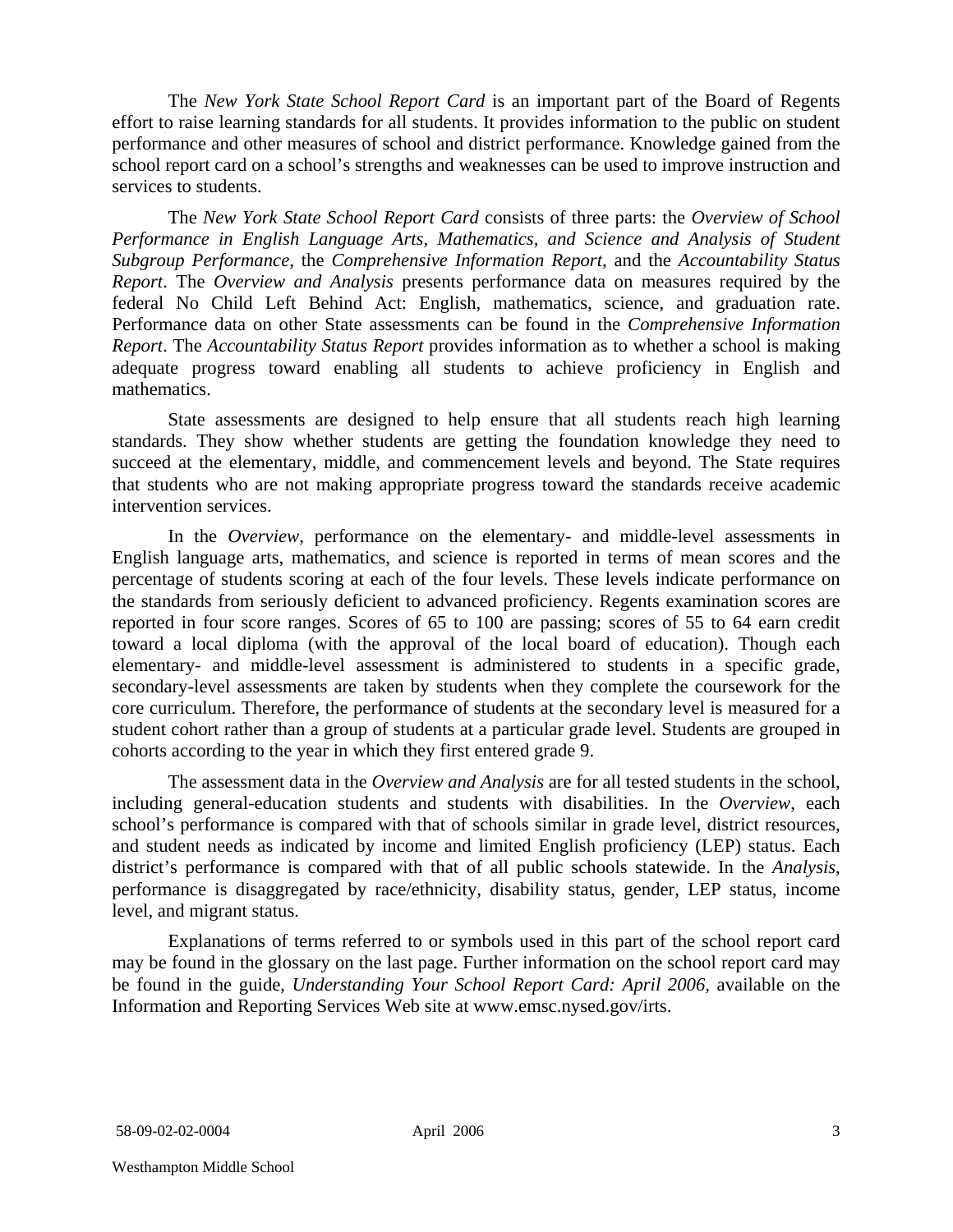# **Overview of School Performance in English Language Arts, Mathematics, and Science**

### **School Profile**

| Principal:<br>Charisse Miller |             | (631)288-3800<br>Phone:   |
|-------------------------------|-------------|---------------------------|
| <b>Organization</b>           | Grade Range | <b>Student Enrollment</b> |
| $2004 - 05$                   | $6 - 8$     | 424                       |

| 2003–04 School District-wide Total Expenditure per Pupil | \$18,178 |
|----------------------------------------------------------|----------|
|----------------------------------------------------------|----------|

### **2004–05 Core Classes Taught by Highly Qualified Teachers\***

| <b>Total Number of</b><br><b>Core Classes</b> | <b>Percent Taught</b><br>by Highly<br>Qualified<br><b>Teachers</b> |
|-----------------------------------------------|--------------------------------------------------------------------|
| 147                                           | 100%                                                               |

\*To meet the federal definition of "highly qualified," public school teachers of core academic subjects must have at least a bachelor's degree and be State certified for and demonstrate subject matter competency in the core academic subject(s) they teach.

#### **2004–05 Teachers with No Valid Teaching Certificate\***

| <b>Total Number of</b><br><b>Teachers</b> | <b>Percent with No</b><br><b>Valid Teaching</b><br><b>Certificate</b> |
|-------------------------------------------|-----------------------------------------------------------------------|
| 43                                        | 0%                                                                    |
|                                           | .                                                                     |

\*Includes teachers with a modified temporary license.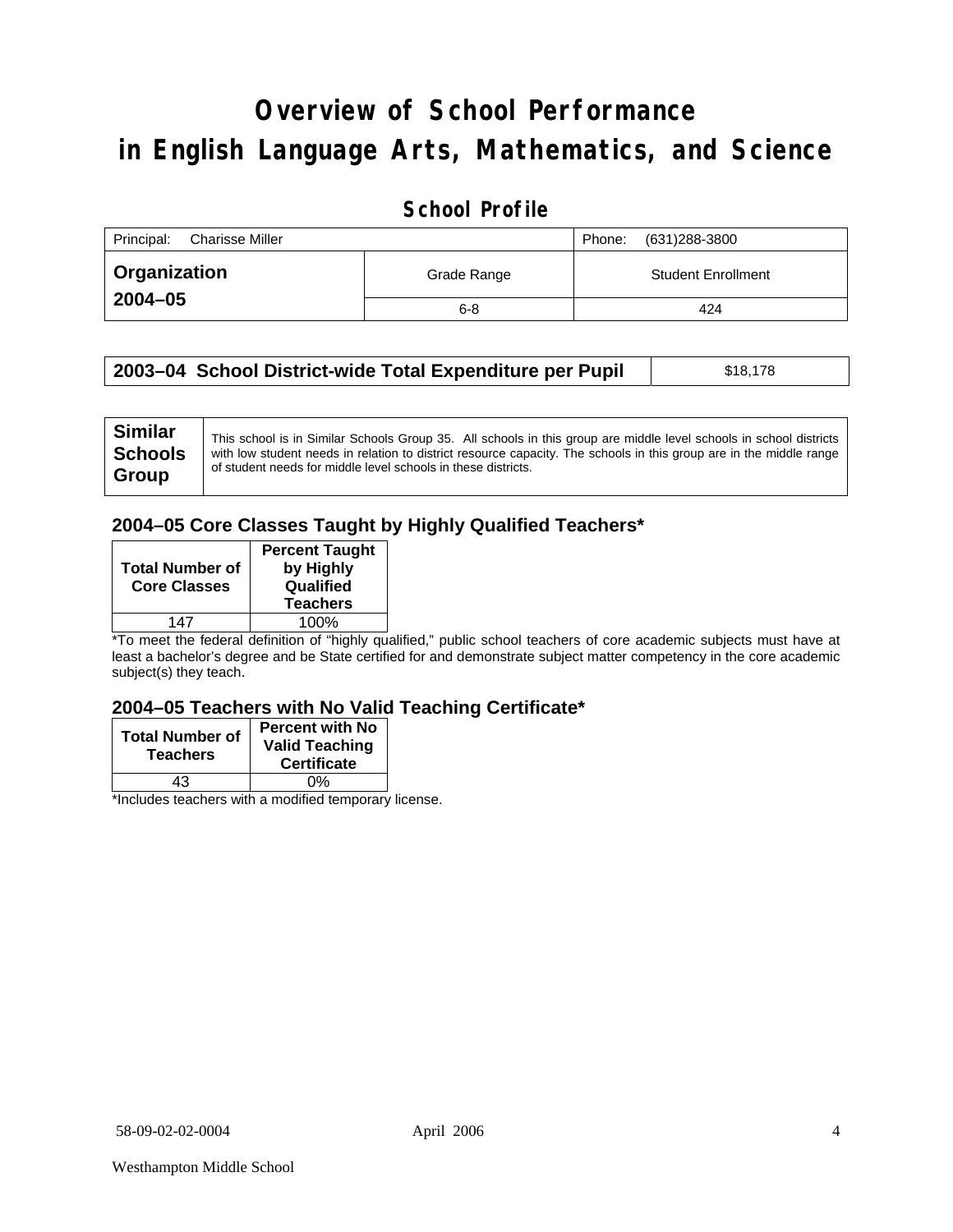### English Language Arts



Percentages less than 0.51 will appear as zero because of rounding.

|                                             | <b>Counts of Students</b> |                    |                    |                    |                     |                   |
|---------------------------------------------|---------------------------|--------------------|--------------------|--------------------|---------------------|-------------------|
| <b>Performance at</b><br><b>This School</b> | Level 1<br>527-657        | Level 2<br>658-696 | Level 3<br>697-736 | Level 4<br>737-830 | <b>Total Tested</b> | <b>Mean Score</b> |
| January 2003                                |                           | 65                 | 78                 | 10                 | 155                 | 701               |
| January 2004                                |                           | 53                 | 107                | 28                 | 188                 | 715               |
| January 2005                                |                           | 30                 | 94                 | 39                 | 165                 | 721               |

| Middle-Level English Language Arts Levels - Listening, Reading, and Writing Standards |                                                                                                           |  |
|---------------------------------------------------------------------------------------|-----------------------------------------------------------------------------------------------------------|--|
| Level 4                                                                               | These students exceed the standards and are moving toward high performance on the Regents examination.    |  |
| Level 3                                                                               | These students meet the standards and, with continued steady growth, should pass the Regents examination. |  |
| Level 2                                                                               | These students need extra help to meet the standards and pass the Regents examination.                    |  |
| Level 1                                                                               | These students have serious academic deficiencies.                                                        |  |

**Performance of Limited English Proficient Students Taking the New York State English as a Second Language Achievement Test (NYSESLAT) as the Measure of English Language Arts Achievement**

| Grade 8 | Level 1 | Level 2 | Levels 3 & 4 | <b>Total Tested</b> |
|---------|---------|---------|--------------|---------------------|
| 2005    |         |         |              |                     |

**Performance of Students with Severe Disabilities on the New York State Alternate Assessment (NYSAA) in English** 

| <b>Middle Level</b> | AA-Level | – AA–Level | AA-Level 3 | AA-Level | <b>Total Tested</b> |
|---------------------|----------|------------|------------|----------|---------------------|
| 2004-05             |          |            |            |          |                     |

58-09-02-02-0004 April 2006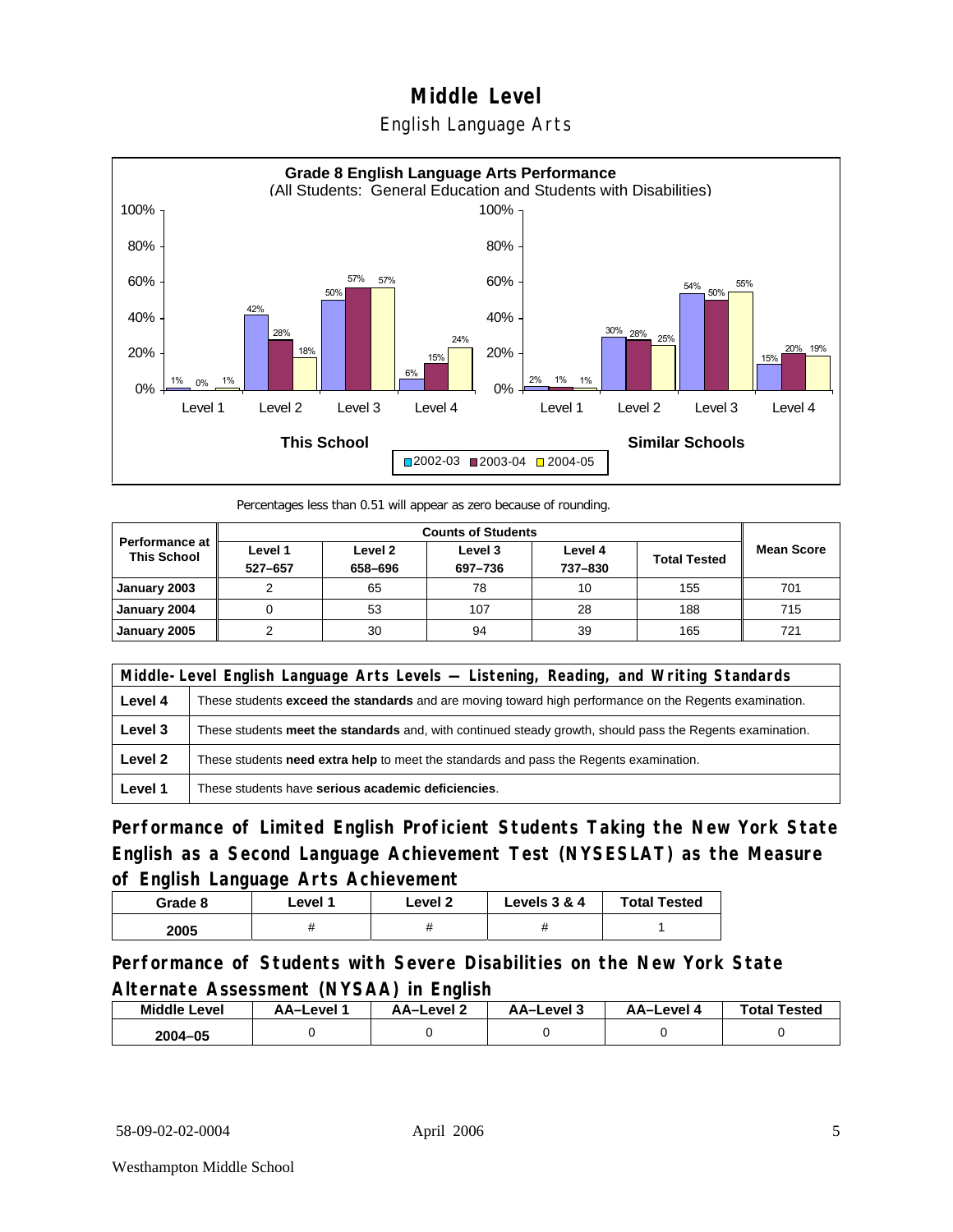#### **Mathematics**



Percentages less than 0.51 will appear as zero because of rounding.

|                                             |                    |                    | <b>Counts of Students</b> |                    |                     |                   |
|---------------------------------------------|--------------------|--------------------|---------------------------|--------------------|---------------------|-------------------|
| <b>Performance at</b><br><b>This School</b> | Level 1<br>517-680 | Level 2<br>681-715 | Level 3<br>716-759        | Level 4<br>760-882 | <b>Total Tested</b> | <b>Mean Score</b> |
| May 2003                                    |                    | 28                 | 97                        | 34                 | 162                 | 740               |
| May 2004                                    |                    | 27                 | 95                        | 66                 | 191                 | 750               |
| May 2005                                    |                    | 21                 | 108                       | 35                 | 164                 | 743               |

| Middle-Level Mathematics Levels — Knowledge, Reasoning, and Problem-Solving Standards |                                                                                                               |  |
|---------------------------------------------------------------------------------------|---------------------------------------------------------------------------------------------------------------|--|
| Level 4                                                                               | These students <b>exceed the standards</b> and are moving toward high performance on the Regents examination. |  |
| Level 3                                                                               | These students meet the standards and, with continued steady growth, should pass the Regents examination.     |  |
| Level 2                                                                               | These students need extra help to meet the standards and pass the Regents examination.                        |  |
| Level 1                                                                               | These students have serious academic deficiencies.                                                            |  |

### **Performance of Students with Severe Disabilities on the New York State Alternate Assessment (NYSAA) in Mathematics**

| <b>Middle Level</b> | AA–Level | AA-Level 2 | AA-Level 3 | AA-Level 4 | <b>Total Tested</b> |
|---------------------|----------|------------|------------|------------|---------------------|
| 2004-05             |          |            |            |            |                     |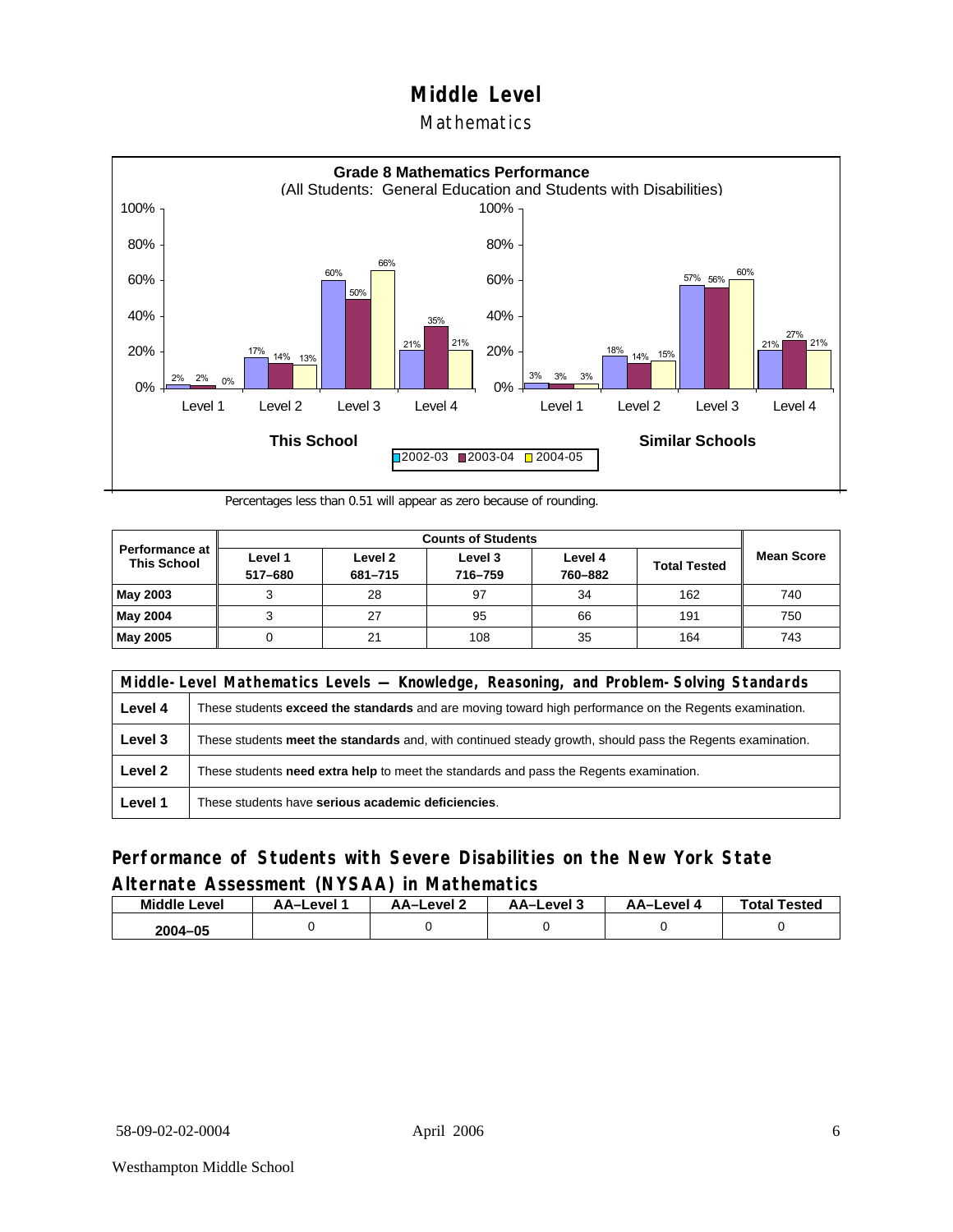#### **Science**



Percentages less than 0.51 will appear as zero because of rounding.

| <b>Performance at This School</b> |                             |         | <b>Mean Score</b>  |         |         |                     |    |
|-----------------------------------|-----------------------------|---------|--------------------|---------|---------|---------------------|----|
|                                   |                             | Level 1 | Level <sub>2</sub> | Level 3 | Level 4 | <b>Total Tested</b> |    |
| January/                          | <b>Middle-Level Science</b> |         |                    | 69      | 58      | 130                 | 83 |
| <b>June 2003</b>                  | <b>Regents Science</b>      |         |                    |         |         |                     |    |
| January/                          | <b>Middle-Level Science</b> |         | 9                  | 86      | 49      | 144                 | 80 |
| <b>June 2004</b>                  | <b>Regents Science</b>      |         |                    | っ       | 42      | 44                  | 93 |
| January/                          | <b>Middle-Level Science</b> |         |                    | 54      | 60      | 122                 | 82 |
| <b>June 2005</b>                  | <b>Regents Science</b>      |         |                    | 6       | 35      | 41                  | 91 |

| Middle-Level Science Levels — Knowledge, Reasoning, and Problem-Solving Standards* |                                                                                                                                                                                                |  |  |  |  |  |  |  |
|------------------------------------------------------------------------------------|------------------------------------------------------------------------------------------------------------------------------------------------------------------------------------------------|--|--|--|--|--|--|--|
| Level 4                                                                            | These students exceed the standards on the middle-level science test and are moving toward high performance<br>on the Regents examinations or score 85-100 on a Regents science examination.   |  |  |  |  |  |  |  |
| Level 3                                                                            | These students meet the standards on the middle-level science test and, with continued steady growth, should<br>pass the Regents examinations or score 65–84 on a Regents science examination. |  |  |  |  |  |  |  |
| Level 2                                                                            | These students need extra help to meet the standards for middle-level science and to pass the Regents<br>examinations or score 55–64 on a Regents science examination.                         |  |  |  |  |  |  |  |
| Level 1                                                                            | These students have serious academic deficiencies as evidenced in the middle-level science test or score 0–54<br>on a Regents science examination.                                             |  |  |  |  |  |  |  |

\*Students may demonstrate proficiency in middle-level science by scoring at Level 3 or above on the middle-level science test or by scoring 65 or above on a Regents examination in science.

### **Performance of Students with Severe Disabilities on the New York State Alternate Assessment (NYSAA) in Science**

| <b>Middle Level</b> | AA-Level 1 | AA-Level 2 | AA-Level 3 | AA–Level 4 | <b>Total Tested</b> |
|---------------------|------------|------------|------------|------------|---------------------|
| $2004 - 05$         |            |            |            |            |                     |

58-09-02-02-0004 April 2006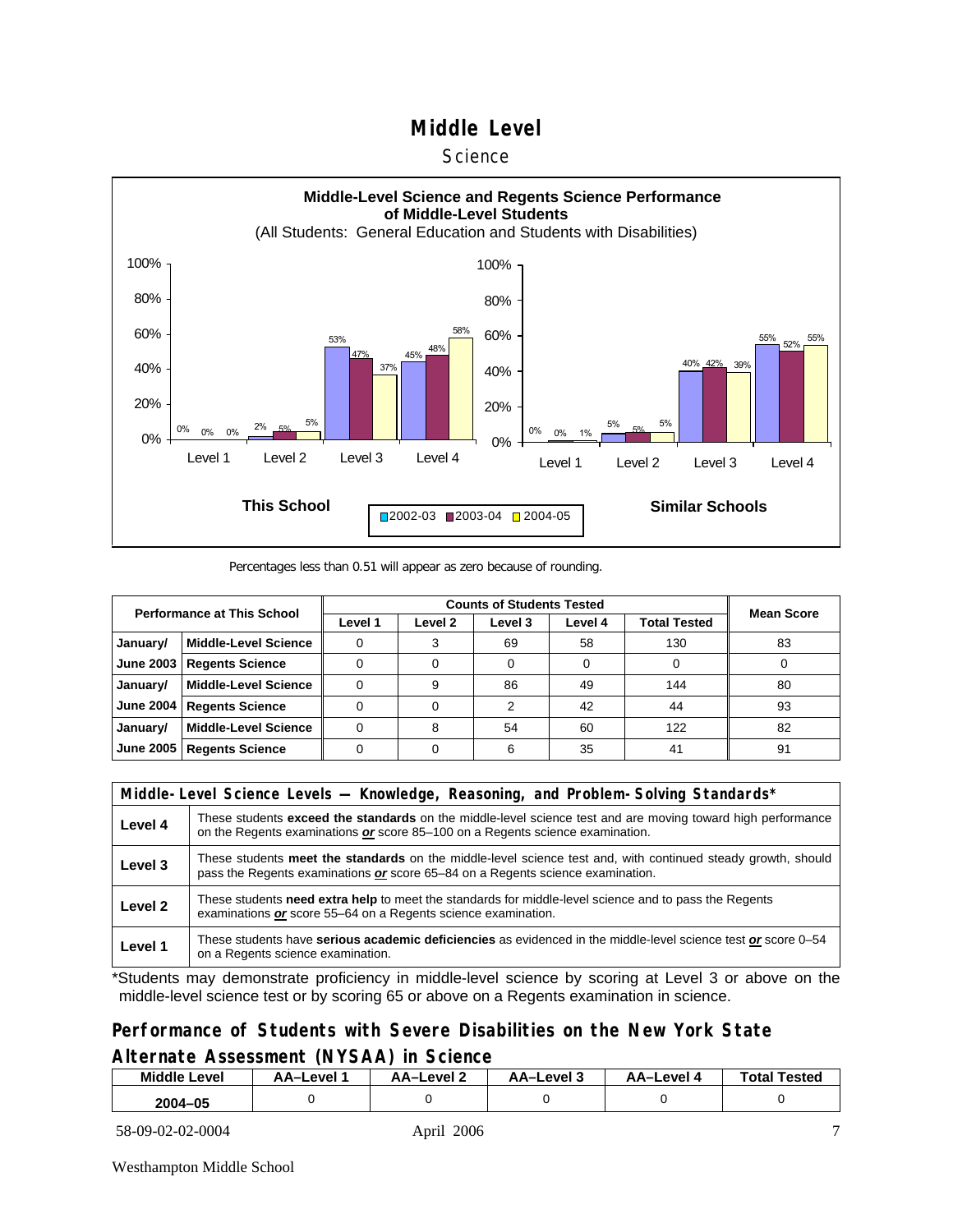# **Analysis of Student Subgroup Performance**

Historically, on State assessments the average performance of Black, Hispanic, and Native American students has been lower than that of White and Asian students. Similarly, students from lowincome families have not performed as well as those from higher income families. A high priority of the Board of Regents is to eliminate these gaps in student performance. In addition, Title I of the federal Elementary and Secondary Education Act includes explicit requirements "to ensure that students served by Title I are given the same opportunity to achieve to high standards and are held to the same high expectations as all students in each State."

This section of the school report card provides performance data for two years by racial/ethnic group, disability status, gender, English proficiency status, income level, and migrant status. The purpose of the student subgroup analyses is to determine if students who perform below the standards in any school tend to fall into particular groups, such as minority students, limited English proficient students, or economically disadvantaged students. If these analyses provide evidence that students in one of the groups achieve at a lower level than other students, the school and community should examine the reasons for this lower performance and make necessary changes in curriculum, instruction, and student support services to remedy these performance gaps. If your school did not report data for the 2004–05 school year for a subject and grade, a table showing data for subgroups in that subject and grade will not be included in the *Analysis*.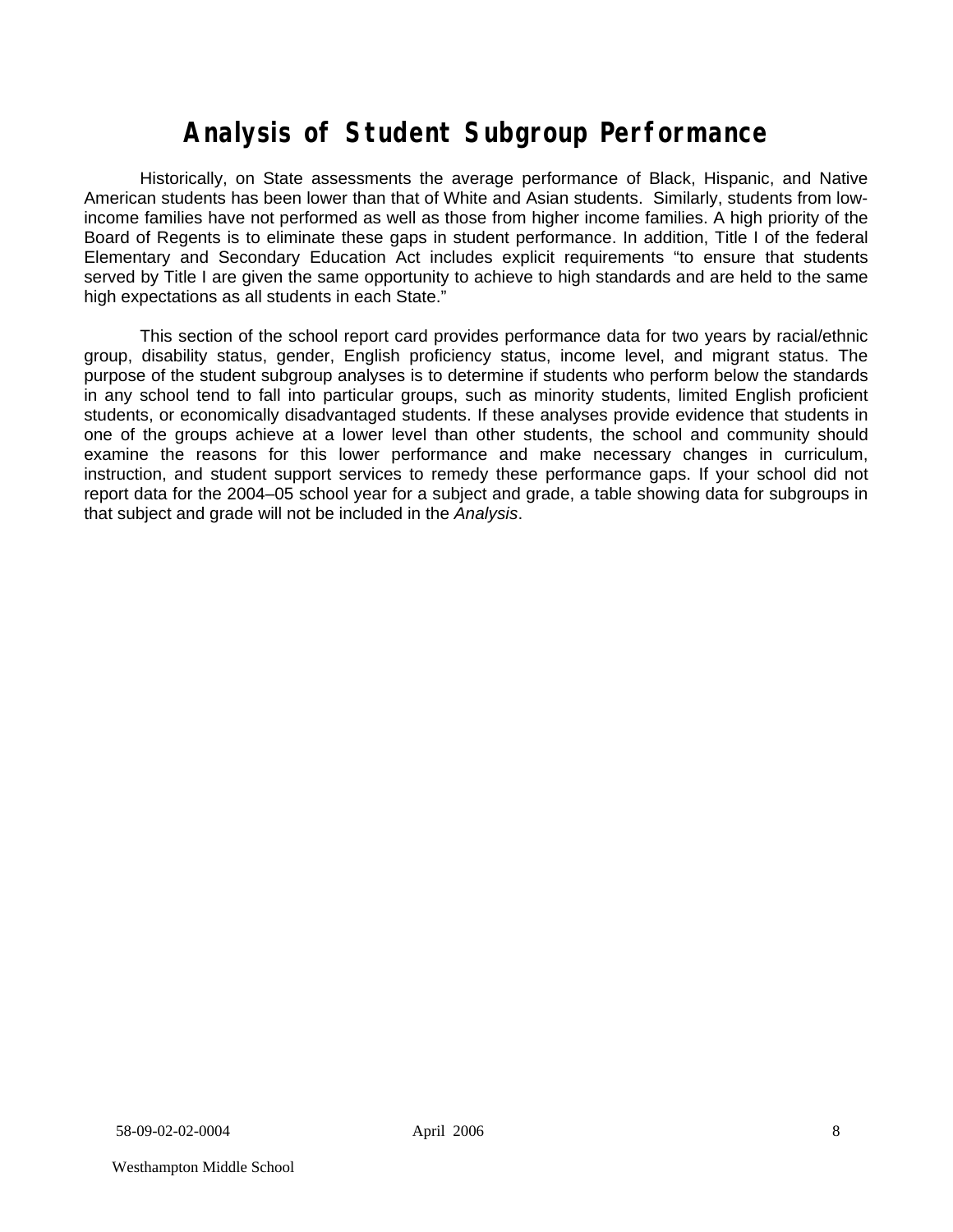### English Language Arts

|                                              |                |             | ັ<br>2003-04                                                      |     | 2004-05       |                                                                   |             |           |  |
|----------------------------------------------|----------------|-------------|-------------------------------------------------------------------|-----|---------------|-------------------------------------------------------------------|-------------|-----------|--|
| <b>Student Subgroup</b>                      | <b>Total</b>   |             | <b>Percentages of Tested</b><br><b>Students Scoring at Levels</b> |     | <b>Total</b>  | <b>Percentages of Tested</b><br><b>Students Scoring at Levels</b> |             |           |  |
|                                              | <b>Tested</b>  | $2 - 4$     | $3 - 4$                                                           | 4   | <b>Tested</b> | $2 - 4$                                                           | $3 - 4$     | 4         |  |
| <b>Results by Race/Ethnicity</b>             |                |             |                                                                   |     |               |                                                                   |             |           |  |
| American Indian/Alaskan Native               | $\pmb{0}$      | 0%          | 0%                                                                | 0%  | $\mathbf 0$   | 0%                                                                | 0%          | 0%        |  |
| <b>Black</b>                                 | $\overline{7}$ | s           | $\mathbf s$                                                       | s   | 9             | s                                                                 | s           | s         |  |
| Hispanic                                     | 10             | 100%        | 50%                                                               | 10% | 12            | 100%                                                              | 58%         | 8%        |  |
| Asian or Pacific Islander                    | 3              | s           | $\mathbf S$                                                       | s   | 4             | s                                                                 | s           | s         |  |
| White                                        | 168            | 100%        | 74%                                                               | 15% | 140           | 99%                                                               | 84%         | 27%       |  |
| Total                                        | 188            | 100%        | 72%                                                               | 15% | 165           | 99%                                                               | 81%         | 24%       |  |
| Small Group Totals (s)                       | 10             | 100%        | 50%                                                               | 10% | 13            | 92%                                                               | 69%         | 0%        |  |
| <b>Results by Disability Status</b>          |                |             |                                                                   |     |               |                                                                   |             |           |  |
| General-education students                   | 169            | 100%        | 79%                                                               | 17% | 139           | 100%                                                              | 88%         | 27%       |  |
| Students with disabilities                   | 19             | 100%        | 11%                                                               | 0%  | 26            | 92%                                                               | 42%         | 4%        |  |
| Total                                        | 188            | 100%        | 72%                                                               | 15% | 165           | 99%                                                               | 81%         | 24%       |  |
| <b>Results by Gender</b>                     |                |             |                                                                   |     |               |                                                                   |             |           |  |
| Female                                       | 101            | 100%        | 76%                                                               | 18% | 79            | 99%                                                               | 84%         | 29%       |  |
| Male                                         | 87             | 100%        | 67%                                                               | 11% | 86            | 99%                                                               | 78%         | 19%       |  |
| Total                                        | 188            | 100%        | 72%                                                               | 15% | 165           | 99%                                                               | 81%         | 24%       |  |
| <b>Results by English Proficiency Status</b> |                |             |                                                                   |     |               |                                                                   |             |           |  |
| English proficient                           | 187            | $\mathbf s$ | $\mathbf s$                                                       | s   | 164           | s                                                                 | $\mathbf s$ | s         |  |
| Limited English proficient                   | 1              | s           | $\mathbf s$                                                       | s   | 1             | s                                                                 | $\mathbf s$ | ${\tt s}$ |  |
| Total                                        | 188            | 100%        | 72%                                                               | 15% | 165           | 99%                                                               | 81%         | 24%       |  |
| <b>Results by Income Level</b>               |                |             |                                                                   |     |               |                                                                   |             |           |  |
| Economically disadvantaged                   | 10             | 100%        | 30%                                                               | 0%  | $\Omega$      | 0%                                                                | 0%          | 0%        |  |
| Not disadvantaged                            | 178            | 100%        | 74%                                                               | 16% | 165           | 99%                                                               | 81%         | 24%       |  |
| Total                                        | 188            | 100%        | 72%                                                               | 15% | 165           | 99%                                                               | 81%         | 24%       |  |
| <b>Results by Migrant Status</b>             |                |             |                                                                   |     |               |                                                                   |             |           |  |
| Migrant family                               | $\mathbf 0$    | 0%          | 0%                                                                | 0%  | $\mathbf 0$   | 0%                                                                | 0%          | 0%        |  |
| Not migrant family                           | 188            | 100%        | 72%                                                               | 15% | 165           | 99%                                                               | 81%         | 24%       |  |
| Total                                        | 188            | 100%        | 72%                                                               | 15% | 165           | 99%                                                               | 81%         | 24%       |  |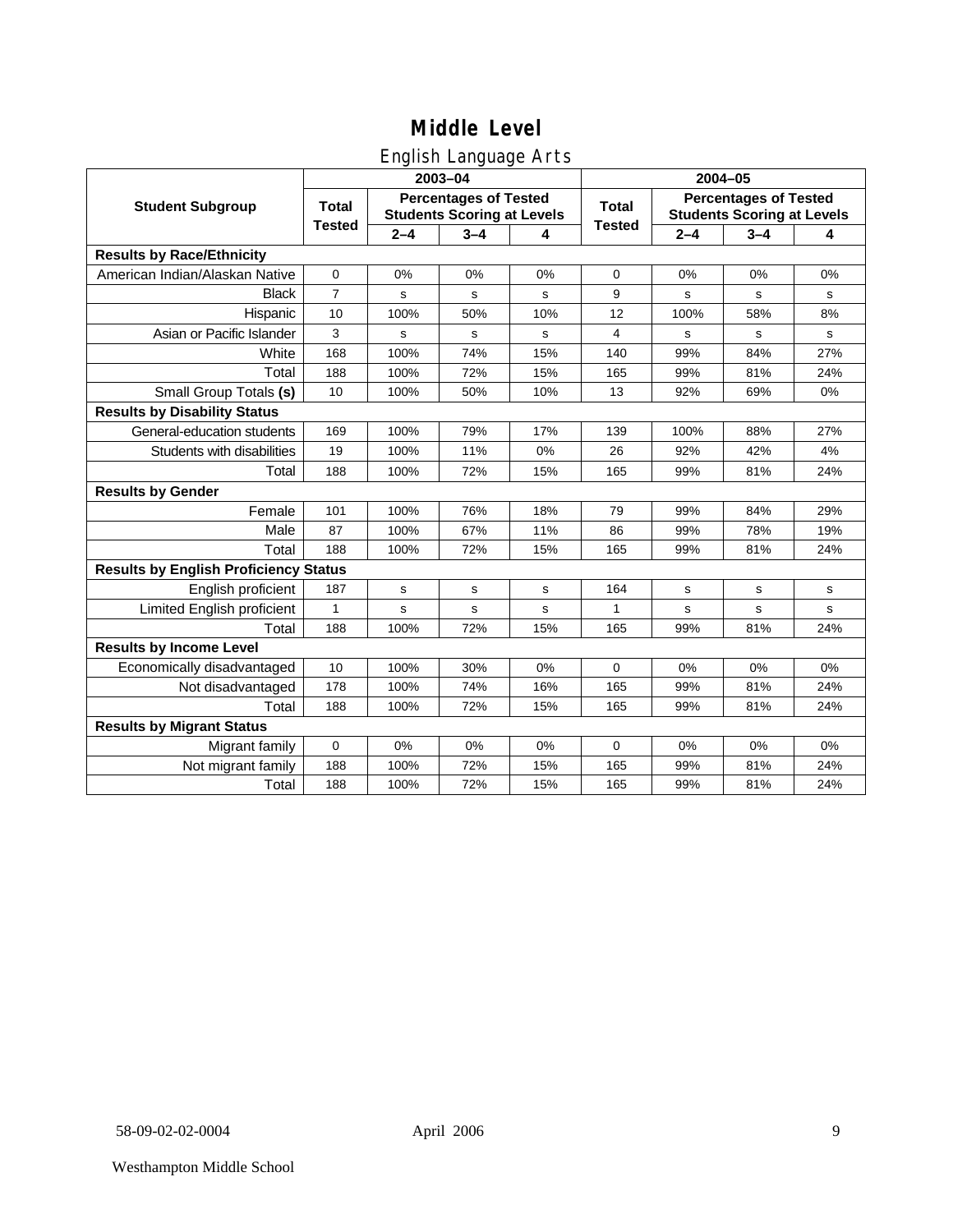### Mathematics

|                                              |                |         | 2003-04                                                           |     | 2004-05        |                                                                   |         |     |  |
|----------------------------------------------|----------------|---------|-------------------------------------------------------------------|-----|----------------|-------------------------------------------------------------------|---------|-----|--|
| <b>Student Subgroup</b>                      | <b>Total</b>   |         | <b>Percentages of Tested</b><br><b>Students Scoring at Levels</b> |     | <b>Total</b>   | <b>Percentages of Tested</b><br><b>Students Scoring at Levels</b> |         |     |  |
|                                              | <b>Tested</b>  | $2 - 4$ | $3 - 4$                                                           | 4   | <b>Tested</b>  | $2 - 4$                                                           | $3 - 4$ | 4   |  |
| <b>Results by Race/Ethnicity</b>             |                |         |                                                                   |     |                |                                                                   |         |     |  |
| American Indian/Alaskan Native               | 0              | 0%      | 0%                                                                | 0%  | $\Omega$       | 0%                                                                | 0%      | 0%  |  |
| <b>Black</b>                                 | $\overline{7}$ | s       | s                                                                 | s   | 9              | s                                                                 | s       | s   |  |
| Hispanic                                     | 12             | 92%     | 58%                                                               | 25% | 12             | 100%                                                              | 67%     | 8%  |  |
| Asian or Pacific Islander                    | 3              | s       | s                                                                 | s   | 4              | s                                                                 | s       | s   |  |
| White                                        | 169            | 99%     | 86%                                                               | 37% | 139            | 100%                                                              | 90%     | 24% |  |
| Total                                        | 191            | 98%     | 84%                                                               | 35% | 164            | 100%                                                              | 87%     | 21% |  |
| Small Group Totals (s)                       | 10             | 100%    | 80%                                                               | 10% | 13             | 100%                                                              | 77%     | 0%  |  |
| <b>Results by Disability Status</b>          |                |         |                                                                   |     |                |                                                                   |         |     |  |
| General-education students                   | 171            | 99%     | 89%                                                               | 39% | 138            | 100%                                                              | 91%     | 25% |  |
| Students with disabilities                   | 20             | 90%     | 45%                                                               | 0%  | 26             | 100%                                                              | 69%     | 0%  |  |
| Total                                        | 191            | 98%     | 84%                                                               | 35% | 164            | 100%                                                              | 87%     | 21% |  |
| <b>Results by Gender</b>                     |                |         |                                                                   |     |                |                                                                   |         |     |  |
| Female                                       | 104            | 98%     | 84%                                                               | 36% | 78             | 100%                                                              | 86%     | 23% |  |
| Male                                         | 87             | 99%     | 85%                                                               | 33% | 86             | 100%                                                              | 88%     | 20% |  |
| Total                                        | 191            | 98%     | 84%                                                               | 35% | 164            | 100%                                                              | 87%     | 21% |  |
| <b>Results by English Proficiency Status</b> |                |         |                                                                   |     |                |                                                                   |         |     |  |
| English proficient                           | 188            | s       | s                                                                 | s   | 162            | s                                                                 | s       | s   |  |
| <b>Limited English proficient</b>            | 3              | s       | s                                                                 | s   | $\overline{2}$ | s                                                                 | s       | s   |  |
| Total                                        | 191            | 98%     | 84%                                                               | 35% | 164            | 100%                                                              | 87%     | 21% |  |
| <b>Results by Income Level</b>               |                |         |                                                                   |     |                |                                                                   |         |     |  |
| Economically disadvantaged                   | 12             | 92%     | 58%                                                               | 0%  | $\Omega$       | 0%                                                                | 0%      | 0%  |  |
| Not disadvantaged                            | 179            | 99%     | 86%                                                               | 37% | 164            | 100%                                                              | 87%     | 21% |  |
| Total                                        | 191            | 98%     | 84%                                                               | 35% | 164            | 100%                                                              | 87%     | 21% |  |
| <b>Results by Migrant Status</b>             |                |         |                                                                   |     |                |                                                                   |         |     |  |
| Migrant family                               | 0              | 0%      | 0%                                                                | 0%  | $\mathbf 0$    | 0%                                                                | 0%      | 0%  |  |
| Not migrant family                           | 191            | 98%     | 84%                                                               | 35% | 164            | 100%                                                              | 87%     | 21% |  |
| Total                                        | 191            | 98%     | 84%                                                               | 35% | 164            | 100%                                                              | 87%     | 21% |  |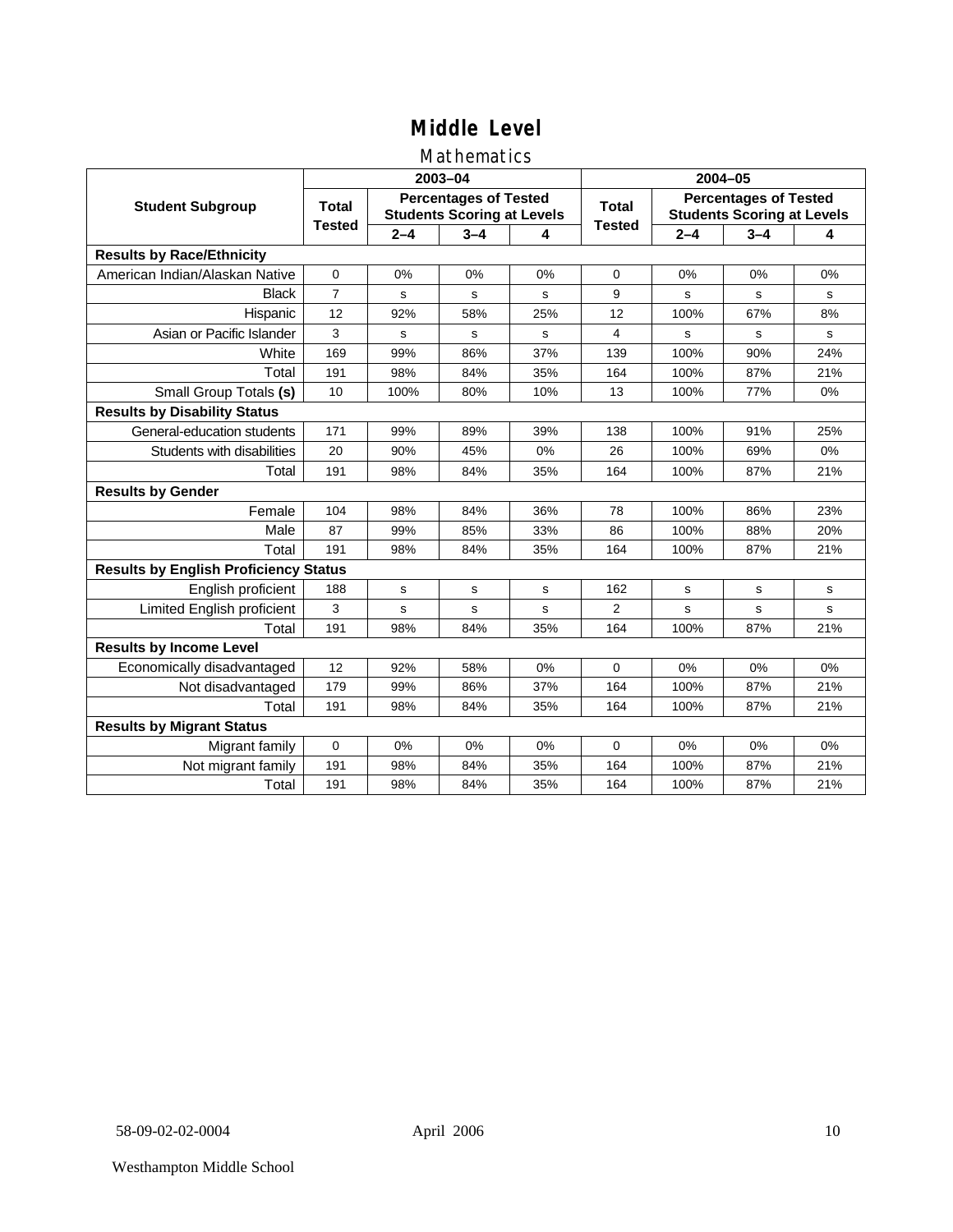#### **Science**

|                                              |                 |                                                                   | 2003-04 |       | 2004-05       |                                                                   |         |     |
|----------------------------------------------|-----------------|-------------------------------------------------------------------|---------|-------|---------------|-------------------------------------------------------------------|---------|-----|
| <b>Student Subgroup</b>                      | <b>Total</b>    | <b>Percentages of Tested</b><br><b>Students Scoring at Levels</b> |         |       | <b>Total</b>  | <b>Percentages of Tested</b><br><b>Students Scoring at Levels</b> |         |     |
|                                              | <b>Tested</b>   | $2 - 4$                                                           | $3 - 4$ | 4     | <b>Tested</b> | $2 - 4$                                                           | $3 - 4$ | 4   |
| <b>Results by Race/Ethnicity</b>             |                 |                                                                   |         |       |               |                                                                   |         |     |
| American Indian/Alaskan Native               | $\mathbf 0$     | 0%                                                                | 0%      | 0%    | $\Omega$      | 0%                                                                | 0%      | 0%  |
| <b>Black</b>                                 | 6               | s                                                                 | s       | s     | 9             | s                                                                 | s       | s   |
| Hispanic                                     | 10              | 100%                                                              | 70%     | 20%   | 12            | 100%                                                              | 75%     | 25% |
| Asian or Pacific Islander                    | $\overline{2}$  | s                                                                 | s       | s     | 4             | s                                                                 | s       | s   |
| White                                        | 126             | 100%                                                              | 96%     | 36%   | 97            | 100%                                                              | 97%     | 55% |
| Total                                        | 144             | 100%                                                              | 94%     | 34%   | 122           | 100%                                                              | 93%     | 49% |
| Small Group Totals (s)                       | 8               | 100%                                                              | 88%     | 25%   | 13            | 100%                                                              | 85%     | 31% |
| <b>Results by Disability Status</b>          |                 |                                                                   |         |       |               |                                                                   |         |     |
| General-education students                   | 125             | 100%                                                              | 95%     | 39%   | 96            | 100%                                                              | 96%     | 55% |
| Students with disabilities                   | $\overline{19}$ | 100%                                                              | 84%     | $0\%$ | 26            | 100%                                                              | 85%     | 27% |
| Total                                        | 144             | 100%                                                              | 94%     | 34%   | 122           | 100%                                                              | 93%     | 49% |
| <b>Results by Gender</b>                     |                 |                                                                   |         |       |               |                                                                   |         |     |
| Female                                       | $\overline{75}$ | 100%                                                              | 93%     | 24%   | 55            | 100%                                                              | 93%     | 40% |
| Male                                         | 69              | 100%                                                              | 94%     | 45%   | 67            | 100%                                                              | 94%     | 57% |
| Total                                        | 144             | 100%                                                              | 94%     | 34%   | 122           | 100%                                                              | 93%     | 49% |
| <b>Results by English Proficiency Status</b> |                 |                                                                   |         |       |               |                                                                   |         |     |
| English proficient                           | 141             | s                                                                 | s       | s     | 120           | s                                                                 | s       | s   |
| <b>Limited English proficient</b>            | 3               | s                                                                 | s       | s     | 2             | s                                                                 | s       | s   |
| Total                                        | 144             | 100%                                                              | 94%     | 34%   | 122           | 100%                                                              | 93%     | 49% |
| <b>Results by Income Level</b>               |                 |                                                                   |         |       |               |                                                                   |         |     |
| Economically disadvantaged                   | 11              | 100%                                                              | 73%     | 18%   | $\mathbf 0$   | 0%                                                                | 0%      | 0%  |
| Not disadvantaged                            | 133             | 100%                                                              | 95%     | 35%   | 122           | 100%                                                              | 93%     | 49% |
| Total                                        | 144             | 100%                                                              | 94%     | 34%   | 122           | 100%                                                              | 93%     | 49% |
| <b>Results by Migrant Status</b>             |                 |                                                                   |         |       |               |                                                                   |         |     |
| Migrant family                               | $\mathbf 0$     | 0%                                                                | 0%      | 0%    | 0             | 0%                                                                | 0%      | 0%  |
| Not migrant family                           | 144             | 100%                                                              | 94%     | 34%   | 122           | 100%                                                              | 93%     | 49% |
| Total                                        | 144             | 100%                                                              | 94%     | 34%   | 122           | 100%                                                              | 93%     | 49% |